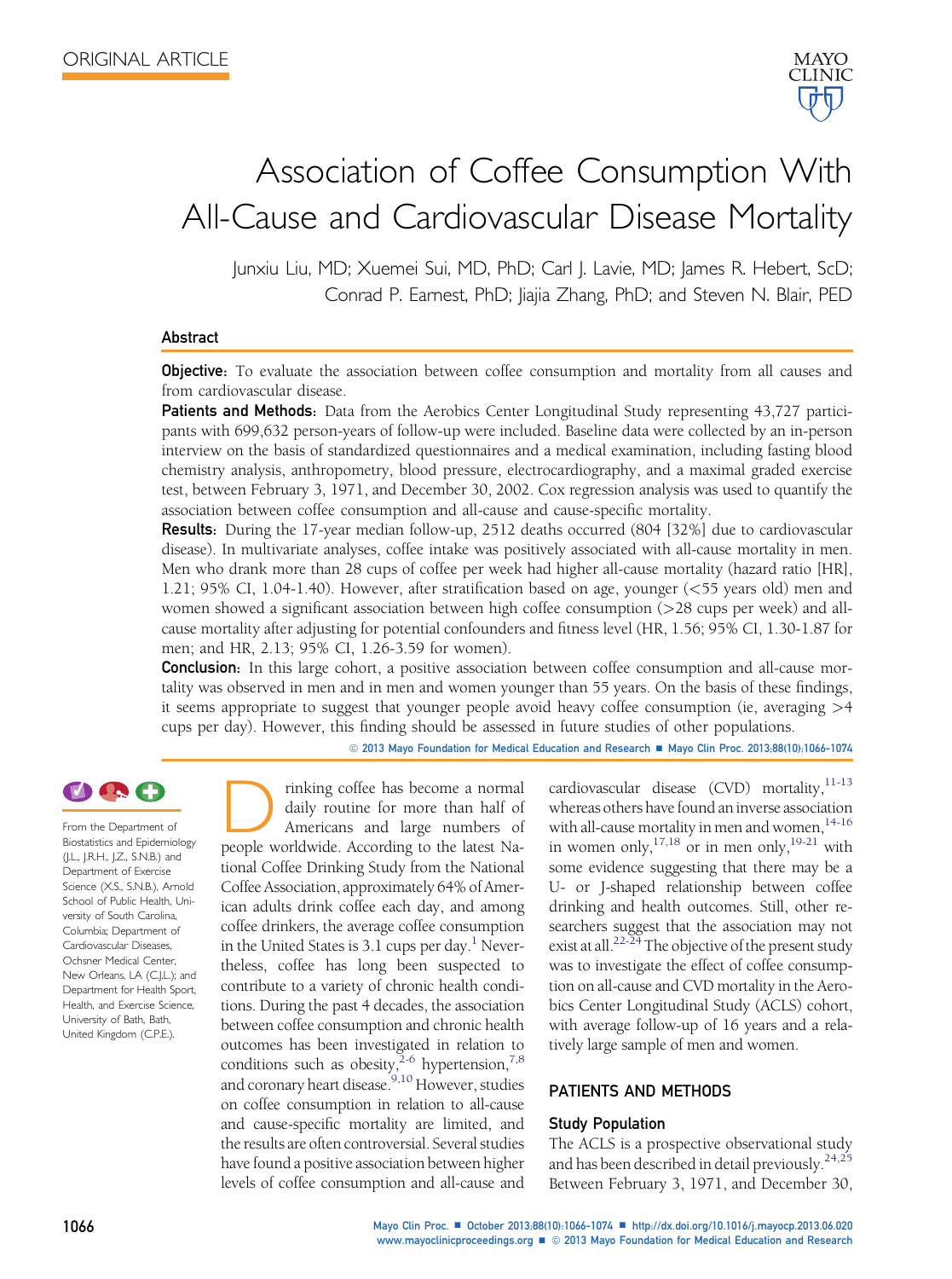2002, 44,963 individuals aged 20 to 87 years participated and returned a medical history questionnaire assessing lifestyle habits (including coffee intake) and personal and family medical history. We examined 43,727 participants (33,900 men and 9827 women; 699,632 person-years of follow-up) in the final analysis after excluding those with a history of myocardial infarction ( $n=54$ ), stroke ( $n=11$ ), or cancer  $(n=141)$ ; those with abnormal results of resting or exercise electrocardiography  $(n=319)$ ; those who did not achieve 85% age-predicted maximal heart rate  $(n=122)$ , those who were underweight (body mass index [BMI] [calculated as weight in kilograms divided by height in meters squared  $|$  <18.5) (n=501), and those with less than 1-year mortality follow-up ( $n=88$ ). All the study participants provided written informed consent. The Cooper Clinic (Dallas, Texas) Institutional Review Board reviewed and approved the study protocol annually.

# Measurement of Exposure

Regular coffee consumption, expressed as number of cups per week, was assessed by a standardized questionnaire. Consumption of regular coffee was grouped as 0, 1 to 7, 8 to 14, 15 to 21, 22 to 28, and more than 28 cups per week for primary analysis.

# Measurement of Outcome

All the participants were observed for mortality from the baseline examination to the date of death or December 31, 2003. All-cause mortality and CVD mortality were identified through the National Death Index or by accessing the death certificates in the decedents' states of residence. The CVD mortality was determined using International Classification of Diseases, Ninth Revision codes 390 to 449.9 before 1999 and Tenth Revision codes 100 to 178 between 1999 and 2003.

# Measurement of Covariates

All the participants underwent a baseline clinical examination at the Cooper Clinic between February 3, 1971, and December 30, 2002. The medical examination was performed after an overnight fast (>12 hours) and included fasting blood chemistry analysis, personal and family health history, anthropometry, blood pressure, electrocardiography, and a maximal graded exercise test. Responses to a standardized

questionnaire were used to assess smoking status; alcohol consumption; regular tea, regular and decaffeinated coffee, and decaffeinated or herbal tea drinking (cups per week); physical activity; and parental history of CVD. Medical conditions, including hypertension, hypercholesterolemia, diabetes, cancer, myocardial infarction, and stroke, were evaluated using a standardized questionnaire.

Cardiorespiratory fitness (CRF) was quantified by the total time of the treadmill test using a modified Balke protocol.<sup>[25](#page-7-0)</sup> Participants were encouraged to reach their maximal effort, and the test was terminated when the participant requested to stop because of exhaustion or when the physician stopped the test for medical reasons. Maximal metabolic equivalents (1 metabolic equivalent  $=$  3.5 mL of oxygen uptake per kilogram per minute) were estimated from the final treadmill speed and grade.<sup>[26](#page-7-0)</sup>

# Statistical Analyses

Baseline characteristics of the population were estimated by baseline coffee consumption categories and sex status. Hazard ratios and 95% CIs for mortality associated with coffee consumption were estimated using Cox proportional hazards regression models, with person-years as the underlying time metric; models also were stratified by age and BMI using the same underlying time metric. The proportional hazards assumption was tested by Martingale-based residuals, and the observed results satisfied the assumption. Analyses were conducted using SAS software version 9.3 (SAS Institute, Inc). Statistical tests were 2-sided, and significance was set at  $\alpha = .05$ . Risk estimates are presented separately for men and women. Multivariate models were adjusted for age, baseline examination year, decaffeinated coffee use, regular tea use, decaffeinated or herbal tea use, physical inactivity, BMI, smoking, alcohol consumption, diabetes, hypertension, hypercholesterolemia, parental history of CVD, and CRF. Hazard ratios for death associated with categories of coffee consumption (1-7, 8-14, 15-21, 22-28, and >28 cups per week) were compared with that for no coffee consumption. In stratified analyses, we categorized age and BMI into 2 groups (age  $\lt$  55 years and age  $\geq$  55 years and BMI  $\langle$ 25 and BMI  $\geq$ 25). The covariates were the same as in the main analysis.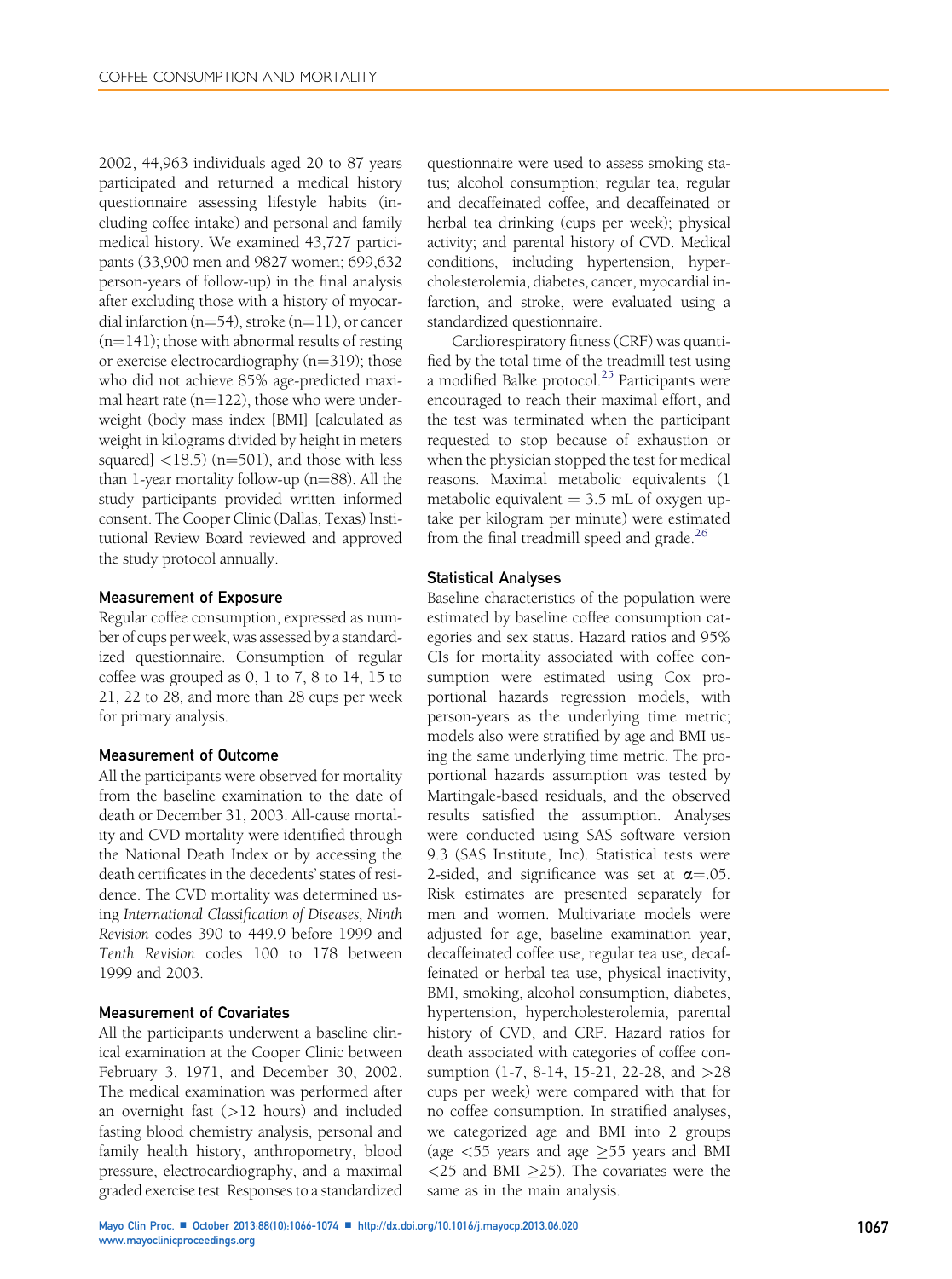| <b>1. Baccame onargetoriouse or the mate others</b> randopante by freeity conce concentration |                           |                              |                   |                    |                    |                                                            |                    |         |
|-----------------------------------------------------------------------------------------------|---------------------------|------------------------------|-------------------|--------------------|--------------------|------------------------------------------------------------|--------------------|---------|
|                                                                                               | Overall                   | Coffee consumption (cups/wk) |                   |                    |                    |                                                            |                    |         |
| Characteristic                                                                                | $(N=33,900)$              | 0 $(n=6387)$                 | $1-7$ (n=6772)    |                    |                    | $8-14$ (n=7045) 15-21 (n=1766) 22-28 (n=7559) >28 (n=4371) |                    | P value |
| Age (y), mean $\pm$ SD                                                                        | 43.37±9.25                | $41.43 \pm 9.76$             | 43.03±9.98        | 43.97±9.19         | 43.88±8.67         | $44.29 \pm 8.27$                                           | $44.58 \pm 8.17$   | < 0.001 |
| Body mass index,                                                                              |                           |                              |                   |                    |                    |                                                            |                    |         |
| mean $\pm$ SD                                                                                 | 26.40±3.70                | 26.00 ± 3.90                 | $26.32 \pm 3.93$  | $26.47 \pm 3.62$   | $26.56 \pm 3.55$   | $26.58 \pm 3.43$                                           | $26.70 \pm 3.47$   | < 0.001 |
| Total cholesterol (mg/dL),                                                                    |                           |                              |                   |                    |                    |                                                            |                    |         |
| mean $\pm$ SD                                                                                 | 208.48±39.40 201.90±37.97 |                              | 205.16±39.97      | 209.37±39.23       | 211.89±39.17       | $213.10\pm39.51$                                           | $214.53 \pm 39.36$ | &001    |
| Fasting blood glucose                                                                         |                           |                              |                   |                    |                    |                                                            |                    |         |
| (mg/dL), mean $\pm$ SD                                                                        | 99.95±16.10               | 98.85±16.50                  | $99.61 \pm 15.60$ | $100.22 \pm 15.40$ | $100.29 \pm 16.73$ | $100.24 \pm 13.97$                                         | $101.10 \pm 17.74$ | < 0.001 |
| Systolic blood pressure                                                                       |                           |                              |                   |                    |                    |                                                            |                    |         |
| (mm Hg), mean $\pm$ SD                                                                        | $ 2  \pm  3 $             | $121 \pm 13$                 | $122 \pm 13$      | $122 \pm 13$       | $121 \pm 13$       | $121 \pm 13$                                               | $121 \pm 13$       | < 0.001 |
| Diastolic blood pressure                                                                      |                           |                              |                   |                    |                    |                                                            |                    |         |
| (mm Hg), mean $\pm$ SD                                                                        | 81±9                      | 81±9                         | $81 \pm 10$       | 81±10              | 81±9               | 81±9                                                       | 81±9               | .004    |
| Cardiorespiratory fitness                                                                     |                           |                              |                   |                    |                    |                                                            |                    |         |
| (maximal METs),                                                                               |                           |                              |                   |                    |                    |                                                            |                    |         |
| $mean + SD$                                                                                   | $11.74 \pm 2.40$          | $12.08 + 2.54$               | $11.98 + 2.47$    | $11.75 \pm 2.33$   | $11.57 + 2.33$     | $11.44 \pm 2.25$                                           | $11.15 \pm 2.17$   | < 0.001 |
| Maximal treadmill time                                                                        |                           |                              |                   |                    |                    |                                                            |                    |         |
| (min), mean $\pm$ SD                                                                          |                           | 18.78±5.08                   | $18.61 \pm 4.99$  | $18.16 \pm 4.79$   | $17.77 \pm 4.78$   | $17.51 \pm 4.69$                                           | $16.91 \pm 4.58$   | < 0.001 |
| Drink decaffeinated                                                                           |                           |                              |                   |                    |                    |                                                            |                    |         |
| coffee (%)                                                                                    | 9.26                      | 5.71                         | 17.90             | 10.82              | 6.77               | 5.01                                                       | 3.86               | < 0.001 |
| Drink regular tea (%)                                                                         | 57.01                     | 50.27                        | 60.56             | 57.70              | 59.83              | 56.15                                                      | 55.93              | < 0.001 |
| Drink decaffeinated/herbal                                                                    |                           |                              |                   |                    |                    |                                                            |                    |         |
| tea $(\%)$                                                                                    | 4.53                      | 6.89                         | 7.15              | 4.03               | 2.82               | 2.28                                                       | 1.37               | < 0.001 |
| Alcohol heavy drinker (%) <sup>c</sup>                                                        | 7.62                      | 4.43                         | 6.67              | 7.66               | 9.30               | 10.47                                                      | 9.68               | < 0.001 |
| Current smoker (%)                                                                            | 18.18                     | 10.71                        | 13.50             | 17.73              | 23.75              | 25.53                                                      | 31.85              | < .001  |
| Physical inactivity (%) <sup>d</sup>                                                          | 29.47                     | 28.60                        | 24.31             | 26.91              | 31.26              | 35.24                                                      | 38.65              | < .0001 |
| Diabetes $(\%)^e$                                                                             | 5.26                      | 4.78                         | 5.38              | 5.70               | 5.18               | 4.86                                                       | 5.46               | .20     |
| Hypercholesterolemia (%) <sup>f</sup>                                                         | 26.61                     | 22.25                        | 26.11             | 27.99              | 28.08              | 28.34                                                      | 28.31              | < 0.001 |
| Hypertension (%) <sup>g</sup>                                                                 | 30.36                     | 29.12                        | 31.08             | 31.26              | 30.21              | 29.10                                                      | 30.53              | < 0.001 |
| Parental history of CVD (%)                                                                   | 26.52                     | 23.56                        | 25.10             | 26.27              | 27.75              | 28.91                                                      | 30.93              | .045    |
|                                                                                               | 18.10±4.89                |                              |                   |                    |                    |                                                            |                    |         |

TABLE 1. Baseline Characteristics of the Male Study Participants by Weekly Coffee Consumptiona,b

 ${}^{a}$ CVD = cardiovascular disease; MET = metabolic equivalent.<br> ${}^{b}$ SL capuacion factor:: To copuart total chalactoral values to

<sup>b</sup>SI conversion factors: To convert total cholesterol values to mmol/L, multiply by 0.0259; to convert fasting blood glucose values to mmol/L, multiply by 0.0555.

c Alcohol heavy drinker is defined as more than 14 alcoholic drinks per week for men and more than 7 per week for women.

<sup>d</sup>Physical inactivity is defined as no leisure time physical activity during the past 3 months.

e Diabetes is defined as a fasting glucose level of at least 126 mg/dL, physician-diagnosed diabetes, or insulin use.

f Hypercholesterolemia is defined as a total cholesterol level of at least 240 mg/dL or physician-diagnosed hypercholesterolemia.

<sup>8</sup>Hypertension is defined as resting blood pressure of at least 140/90 mm Hg or physician-diagnosed hypertension.

#### RESULTS

During the 17-year median follow-up, 2512 deaths occurred (2198 men [87.5%] and 314 women [12.5%]), and 804 (32%) were caused by CVD. Tables 1 and [2](#page-3-0) show the association between coffee consumption and participants' characteristics at baseline. Men and women who consumed higher amounts of coffee were more likely to smoke and had lower levels of CRF.

# Coffee Consumption and All-Cause Mortality

The hazard ratios for all-cause mortality in coffee consumption groups are shown in [Table 3](#page-4-0). In the age-adjusted analyses, compared with men who did not drink coffee, men who drank coffee at a rate of 8 to 14, 15 to 21, and more than 28 cups per week had a higher risk of all-cause mortality. In the multivariable-adjusted model, men who consumed more than 28 cups of coffee per week had the highest risk of all-cause mortality. This association persisted in the final model, which further adjusted for CRF level. However, coffee consumption was not associated with allcause mortality risk inwomen. Kaplan-Meier survival curves indicate that women [\(Figure 1](#page-5-0), A) and men [\(Figure 1,](#page-5-0) B) with higher coffee consumption had lower mortality-free time compared with those who did not drink coffee.

# Coffee Consumption and CVD-Related Mortality

The hazard ratios for CVD-related mortality in coffee consumption groups are shown in [Table 3.](#page-4-0) In the age-adjusted analyses, compared with men who did not drink coffee, men who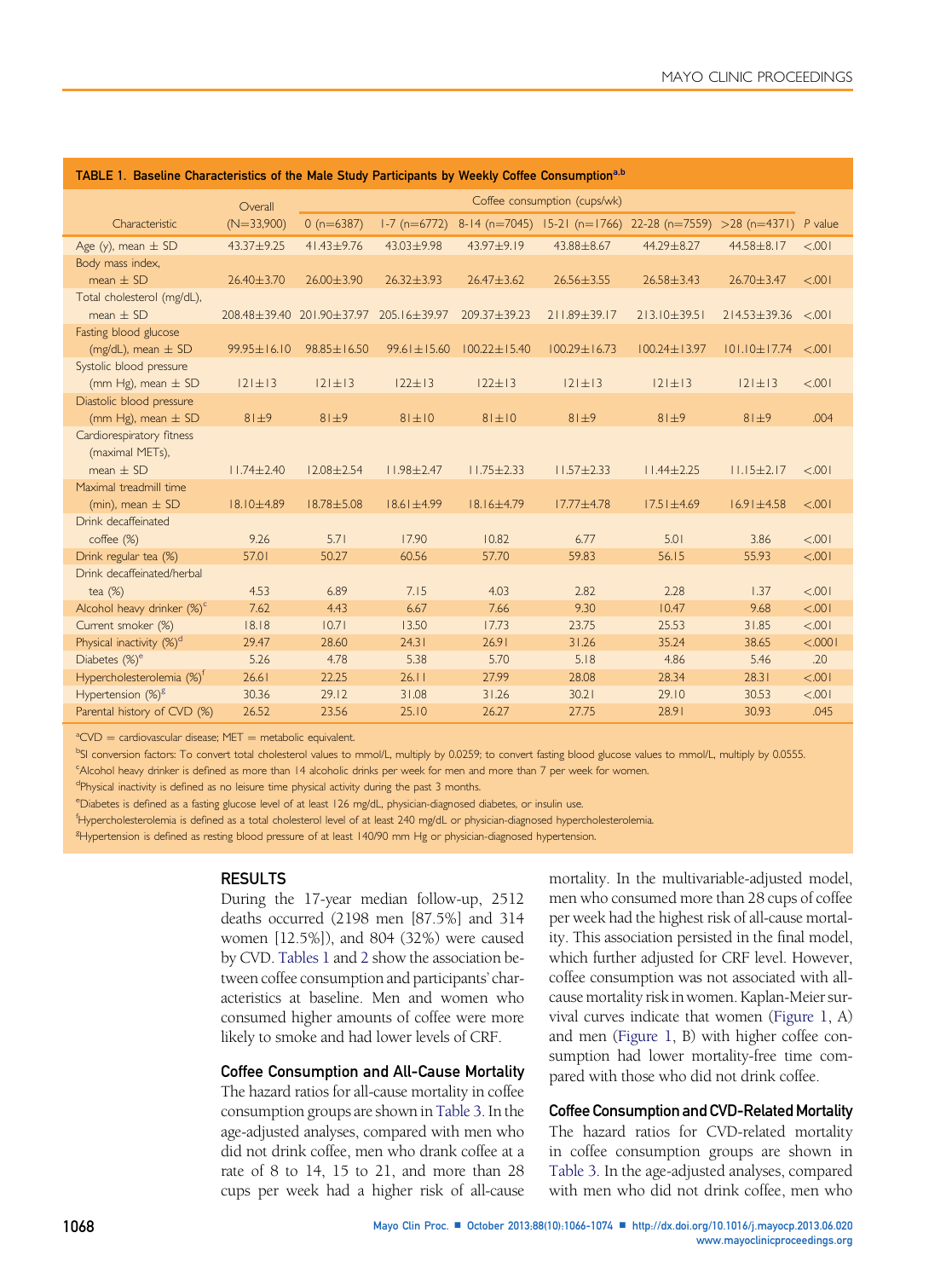<span id="page-3-0"></span>

| TABLE 2. Baseline Characteristics of the Female Study Participants by Weekly Coffee Consumption"." |                 |                              |                  |                  |                   |                                              |                    |           |
|----------------------------------------------------------------------------------------------------|-----------------|------------------------------|------------------|------------------|-------------------|----------------------------------------------|--------------------|-----------|
|                                                                                                    | Overall         | Coffee consumption (cups/wk) |                  |                  |                   |                                              |                    |           |
| Characteristic                                                                                     | $(N=9827)$      | 0 $(n=2025)$                 | $1-7$ (n=2823)   |                  |                   | $8-14$ (n=1440) 15-21 (n=249) 22-28 (n=2602) | $>28$ (n=688)      | $P$ value |
| Age (y), mean $\pm$ SD                                                                             | 42.97±10.10     | 40.35±10.32                  | 42.65±10.74      | 44.07±9.70       | 44.40±9.00        | 44.91±9.45                                   | 43.77±8.67         | < 0.001   |
| Body mass index,<br>mean $\pm$ SD                                                                  | 23.15±3.86      | 23.02±4.09                   | $23.21 \pm 3.94$ | $23.29 \pm 3.97$ | 22.98±3.44        | $23.05 \pm 3.27$                             | $23.10 \pm 3.51$   | .08       |
| Total cholesterol<br>(mg/dL), mean $\pm$ SD                                                        | 198.34±40.56    | $193.77 \pm 36.10$           | 197.39±46.83     | 199.50±38.48     | 202.14±37.32      | 202.77±38.26                                 | $201.11 \pm 38.68$ | < 0.001   |
| Fasting glucose (mg/dL),<br>mean $\pm$ SD                                                          | 94.60±96.43     | 92.73±15.06                  | 97.00±178.00     | 93.79±12.07      | $93.75 \pm 12.41$ | 95.80±20.73                                  | 93.84±10.59        | .75       |
| Systolic blood pressure<br>(mm Hg), mean $\pm$ SD                                                  | $112 \pm 14$    | 112±14                       | $112 \pm 14$     | 113±14           | $112\pm14$        | $112\pm14$                                   | 110±14             | .02       |
| Diastolic blood pressure<br>(mm Hg), mean $\pm$ SD                                                 | 75±9            | 75±9                         | 75±9             | 76±9             | 76±9              | 75±9                                         | 75±9               | .03       |
| Cardiorespiratory fitness<br>(maximal METs),<br>mean $\pm$ SD                                      | $9.61 \pm 2.14$ | $9.90 \pm 2.16$              | $9.81 \pm 2.16$  | $9.57 \pm 2.16$  | $9.44 \pm 2.09$   | $9.30 \pm 2.05$                              | $9.18 \pm 1.93$    | < 0.001   |
| Maximal treadmill time<br>(min), mean $\pm$ SD                                                     | 13.60±4.60      | 13.76±4.63                   | $14.03 \pm 4.61$ | $13.51 \pm 4.63$ | $13.21 \pm 4.51$  | 12.93±4.44                                   | $12.67 \pm 4.2$    | < 0.001   |
| Drink decaffeinated<br>coffee (%)                                                                  | 12.77           | 10.42                        | 21.68            | 10.95            | 7.36              | 6.09                                         | 2.60               | < 0.001   |
| Drink regular tea (%)                                                                              | 53.15           | 48.40                        | 57.21            | 54.07            | 52.50             | 49.58                                        | 49.67              | < 0.001   |
| Drink decaffeinated/<br>herbal tea (%)                                                             | 12.83           | 17.88                        | 16.08            | 11.18            | 7.08              | 7.56                                         | 3.47               | < 0.01    |
| Alcohol heavy drinker (%) <sup>c</sup>                                                             | 9.56            | 6.07                         | 9.07             | 11.91            | 11.60             | 10.08                                        | 7.59               | < 0.001   |
| Current smoker (%)                                                                                 | 10.66           | 7.31                         | 7.93             | 11.03            | 13.06             | 19.12                                        | 23.86              | < 0.001   |
| Physical inactivity (%) <sup>d</sup>                                                               | 26.09           | 26.67                        | 23.84            | 25.13            | 27.78             | 29.83                                        | 33.62              | < 0.001   |
| Diabetes $(\%)^e$                                                                                  | 3.25            | 3.46                         | 3.33             | 3.31             | 2.71              | 3.78                                         | 2.60               | .79       |
| Hypercholesterolemia (%) <sup>t</sup>                                                              | 19.18           | 16.54                        | 19.06            | 20.56            | 20.83             | 18.28                                        | 19.52              | .01       |
| Hypertension (%) <sup>g</sup>                                                                      | 15.71           | 15.46                        | 14.84            | 16.87            | 16.32             | 16.18                                        | 13.23              | < 0.001   |
| Parental history of CVD (%)                                                                        | 26.20           | 20.79                        | 26.11            | 27.98            | 29.72             | 28.15                                        | 27.55              | .22       |

## TABLE 2. Baseline Characteristics of the Female Study Participants by Weekly Coffee Consumption<sup>a,b</sup>

 ${}^{a}$ CVD = cardiovascular disease; MET = metabolic equivalent.<br> ${}^{b}$ SL capitation factors: To copient total chalocteral values to

<sup>b</sup>SI conversion factors: To convert total cholesterol values to mmol/L, multiply by 0.0259; to convert fasting blood glucose values to mmol/L, multiply by 0.0555.

c Alcohol heavy drinker is defined as more than 14 alcoholic drinks per week for men and more than 7 per week for women.

<sup>d</sup>Physical inactivity is defined as no leisure time physical activity during the past 3 months.

e Diabetes is defined as a fasting glucose level of at least 126 mg/dL, physician-diagnosed diabetes, or insulin use.

f Hypercholesterolemia is defined as a total cholesterol level of at least 240 mg/dL or physician-diagnosed hypercholesterolemia.

<sup>8</sup>Hypertension is defined as resting blood pressure of at least 140/90 mm Hg or physician-diagnosed hypertension.

drank coffee at a rate of more than 28 cups per week had a 36% higher risk of CVD mortality. However, this association disappeared in the final model, which adjusted for potential confounders and CRF level. For women, coffee consumption was not associated with CVD mortality risk in any model.

# Coffee Consumption and All-Cause Mortality by Age Group

The associations between coffee consumption and all-cause mortality for younger and older age groups are depicted in [Figure 2](#page-6-0). [Figure 2](#page-6-0), A shows that younger men who consumed coffee at a rate of 8 to 14, 15 to 21, and more than 28 cups per week had higher risks of all-cause mortality than did those who did not drink coffee,

after adjusting for the potential confounders and CRF level. The hazard ratio of all-cause mortality for younger men (<55 years old) who drank more than 28 cups per week is 1.56 (95% CI, 1.30-1.87). The final model indicated that younger women who consumed more than 28 cups of coffee per week also had a higher risk of all-cause mortality than did those who did not drink coffee (hazard ratio, 2.13; 95% CI, 1.26-3.59). However, coffee consumption was not associated with all-cause mortality in older men and women ([Figure 2](#page-6-0), B).

# Coffee Consumption and All-Cause Mortality by BMI Group

The only marginally significant association of coffee consumption and all-cause mortality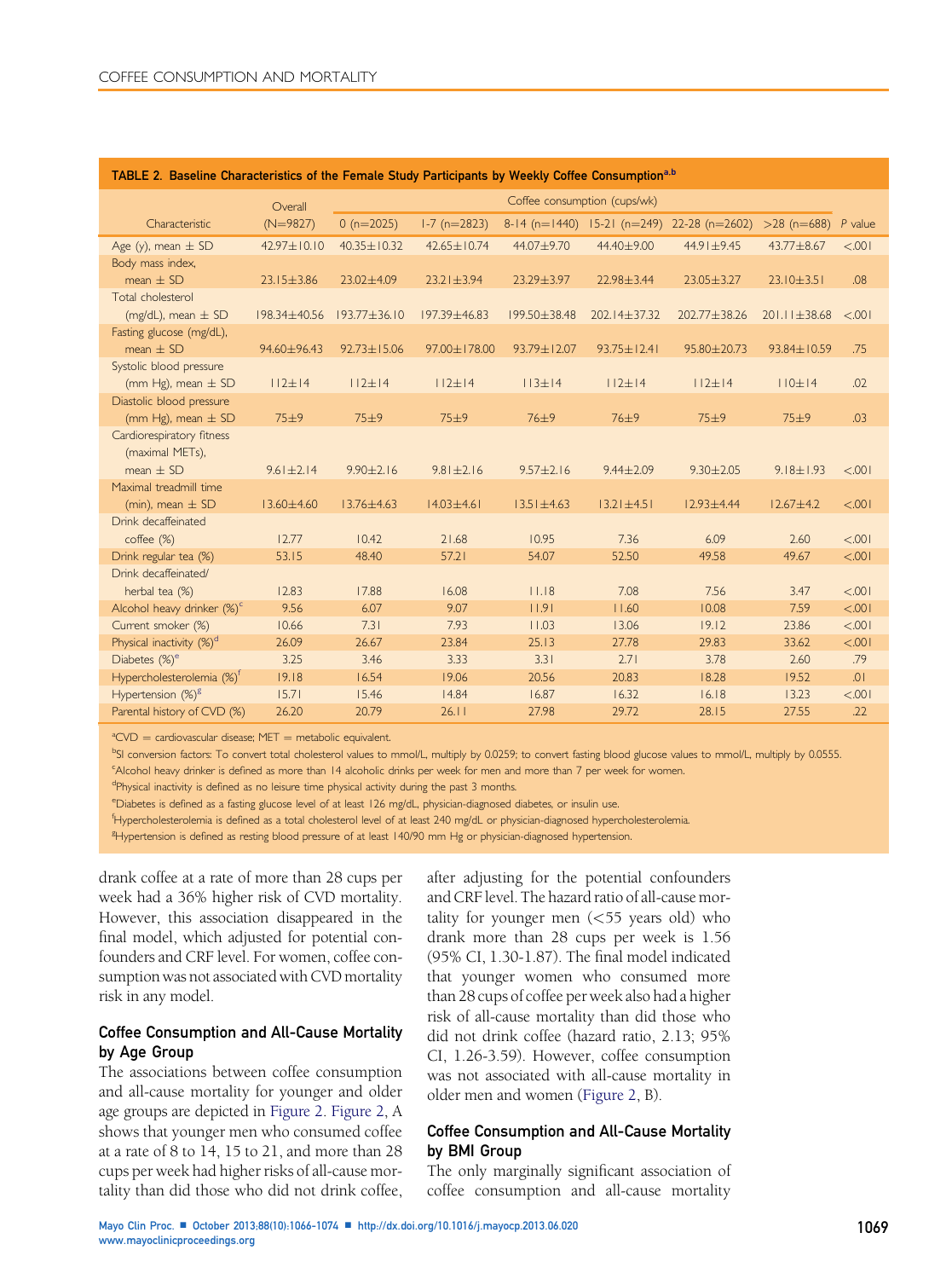| Coffee consumption<br>(cups/wk)  |                      | <b>Men</b>             |                        | Women                  |                        |                        |  |  |
|----------------------------------|----------------------|------------------------|------------------------|------------------------|------------------------|------------------------|--|--|
|                                  | Model 1 <sup>a</sup> | Model 2 <sup>b</sup>   | Model $3c$             | Model $I^a$            | Model 2 <sup>b</sup>   | Model 3 <sup>c</sup>   |  |  |
| All-cause mortality              |                      |                        |                        |                        |                        |                        |  |  |
| $\circ$                          |                      |                        |                        |                        |                        |                        |  |  |
| $1-7$                            | $1.11(0.96 - 1.28)$  | $1.09(0.94-1.27)$      | $1.09(0.94-1.27)$      | $0.73$ $(0.51 - 1.06)$ | $0.73$ $(0.50 - 1.05)$ | $0.73$ $(0.50 - 1.06)$ |  |  |
| $8 - 14$                         | $1.23$ (1.07-1.41)   | $1.14(0.99 - 1.31)$    | $1.14(0.99 - 1.31)$    | $1.10(0.80 - 1.52)$    | $1.04$ $(0.75 - 1.44)$ | $1.05(0.76 - 1.46)$    |  |  |
| $15 - 21$                        | $1.16(1.01 - 1.33)$  | $1.05(0.91 - 1.20)$    | $1.04$ (0.91-1.19)     | $0.88$ $(0.61 - 1.26)$ | $0.86$ $(0.59 - 1.24)$ | $0.85(0.58 - 1.22)$    |  |  |
| $22 - 28$                        | $1.16(0.97 - 1.38)$  | $1.04$ $(0.87 - 1.24)$ | $1.03(0.86 - 1.23)$    | $1.11 (0.68 - 1.81)$   | $1.03$ $(0.63 - 1.69)$ | $1.04$ (0.63-1.71)     |  |  |
| $>28$                            | $1.41(1.22-1.64)$    | $1.22$ (1.05-1.42)     | $1.21$ $(1.04-1.40)$   | $1.35(0.88-2.08)$      | $1.22$ (0.78-1.89)     | $1.21 (0.78 - 1.88)$   |  |  |
| P for linear trend               | < 0.001              | .06                    | .09                    | .13                    | .36                    | .37                    |  |  |
| Cardiovascular disease mortality |                      |                        |                        |                        |                        |                        |  |  |
| $\Omega$                         |                      |                        |                        |                        |                        |                        |  |  |
| $1-7$                            | $1.05(0.81 - 1.35)$  | $1.02$ (0.79-1.32)     | $1.02$ (0.79-1.32)     | $0.83$ $(0.39 - 1.79)$ | $0.87(0.40 - 1.89)$    | $0.87(0.40-1.90)$      |  |  |
| $8 - 14$                         | $1.16(0.92 - 1.47)$  | $1.03(0.81 - 1.31)$    | $1.03$ $(0.81 - 1.30)$ | $1.41(0.73-2.72)$      | $1.27(0.64-2.49)$      | $1.29(0.66 - 2.54)$    |  |  |
| $15 - 21$                        | $1.16(0.92 - 1.47)$  | $1.02$ (0.80-1.29)     | $1.01 (0.80 - 1.28)$   | $0.96(0.45-2.09)$      | $0.94(0.43-2.05)$      | $0.92(0.42 - 2.01)$    |  |  |
| $22 - 28$                        | $1.14(0.85 - 1.54)$  | $1.02$ (0.75-1.38)     | $1.01 (0.75 - 1.37)$   | $1.06$ $(0.35-3.24)$   | $0.92(0.30-2.84)$      | $0.97(0.31 - 2.99)$    |  |  |
| >28                              | $1.36$ (1.06-1.76)   | $1.16(0.90 - 1.50)$    | $1.15(0.89 - 1.49)$    | $0.89$ $(0.29 - 2.71)$ | $0.72(0.23-2.24)$      | $0.73(0.23-2.27)$      |  |  |
| P for linear trend               | .02                  | .29                    | .93                    | .02                    | .23                    | .19                    |  |  |
|                                  |                      |                        |                        |                        |                        |                        |  |  |

# <span id="page-4-0"></span>TABLE 3. Association (Hazard Ratio [95% CI]) of Coffee Consumption With All-Cause and Cardiovascular Disease (CVD) Mortality

<sup>a</sup>Model I was adjusted for age and baseline examination year.

<sup>b</sup>Model 2 was adjusted for age, baseline examination year, decaffeinated coffee use, regular tea use, decaffeinated or herbal tea use, physical inactivity, body mass index, smoking, alcohol consumption, diabetes, hypertension, hypercholesterolemia, and family history of CVD.

Model 3 includes all the covariates in model 2 and additional covariates for fitness.

was observed in men with a BMI of at least 25 who consumed more than 28 cups of coffee per week, indicating that overweight/obese men who consumed more than 28 cups of coffee per week had slightly higher all-cause mortality risk than those who did not drink coffee. Because of sample size limitations, we could not further investigate this association on the basis of additional age stratification.

## **DISCUSSION**

## Key Findings

We found that coffee intake was positively associated with higher all-cause mortality in men, but only a suggestion of an effect was found in women. In men, those who drank more than 28 cups of coffee weekly had a 21% higher risk of dying compared with their noncoffee-consuming peers. Neither men nor women had significant associations between CVD mortality and coffee consumption. The results of the stratified analysis showed that younger men and women who consumed more than 28 cups of coffee per week had a higher risk of all-cause mortality than those who did not drink coffee, after adjusting for the potential confounders and CRF level. For people, particularly men, who were overweight or obese, coffee consumption trended positively, although not significantly, on all-cause mortality. We did not conduct stratified analyses on the basis of CVD mortality because of the null findings between coffee consumption and CVD death.

## Comparison With Other Studies

The present findings for all-cause mortality are consistent with those of earlier studies.<sup>[11,13,20,21](#page-7-0)</sup> but the results of recent studies have been highly variable.[15-17,23,27](#page-7-0) Most inverse associations between coffee consumption and mortality were observed from studies on the basis of middle-aged or older populations. Freedman et al<sup>[16](#page-7-0)</sup> found an inverse association between coffee consumption and all-cause mortality after adjusting for potential confounders. Lopez-Garcia et al $^{23}$  $^{23}$  $^{23}$  also found an inverse association in men. However, Kleemola et al $^{18}$  $^{18}$  $^{18}$  found this inverse association only in women. One possible explanation for this inverse association between coffee consumption and all-cause mortality might be survival selection because the results of most of the previous studies are based on older or middle-aged populations. The present study, however, had a very wide age range, from 20 to 87 years, so the survival selection might be smaller. Our stratified analyses also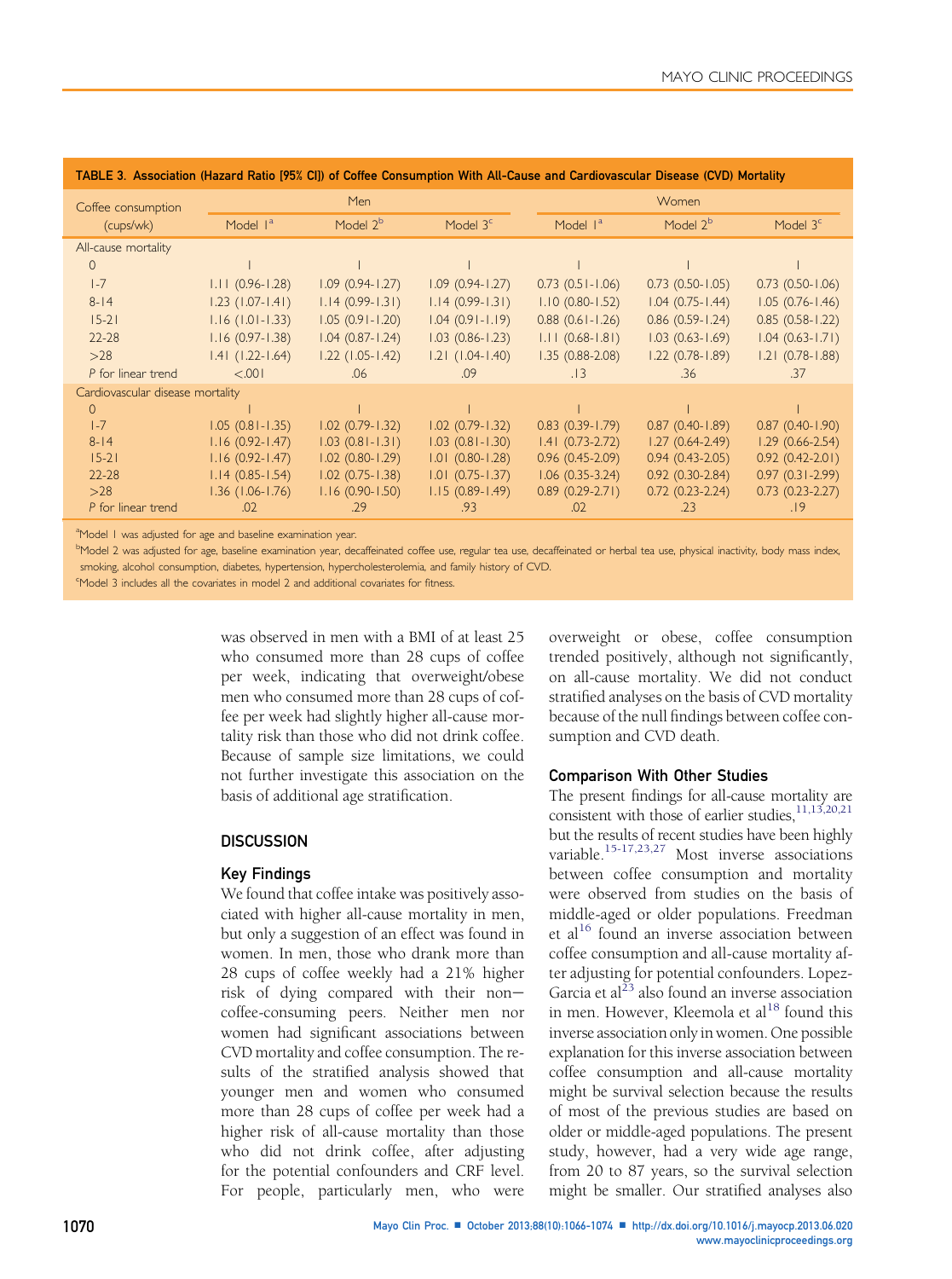<span id="page-5-0"></span>support this explanation. [Figure 2](#page-6-0) shows that younger men and women had an increased risk of mortality for heavy coffee drinking (>28 cups per week) compared with non-coffee drinkers. In addition, the non-coffee-drinking group may have had a higher mortality risk not related to the consumption of coffee; however, those unknown factors may exert an inverse effect on the association between coffee consumption and mortality. No statistically significant association was found between coffee consumption and CVD mortality in this study. Some cohort studies also have examined the effect of coffee consumption on CVD mortality, and the results have been variable, somewhat similar to the situation with all-cause mortality in our study.

# Possible Mechanism

Coffee is a complex mixture of chemicals con-sisting of thousands of components.<sup>[28](#page-8-0)</sup> Recent research has found that coffee is one of the ma-jor sources of antioxidants in the diet<sup>[29,30](#page-8-0)</sup> and has potential beneficial effects on inflammation.[31,32](#page-8-0) However, it is also well known that coffee has potential adverse effects because of caffeine's potential to stimulate the release of epinephrine,  $33$  inhibit insulin activity,  $34$  and increase blood pressure and homocysteine levels.[35](#page-8-0) Thus, all of these mechanisms could counterbalance one another. Research also suggests that heavy coffee drinkers may experience additional risk through potential genetic mech- $anisms<sup>36</sup>$  $anisms<sup>36</sup>$  $anisms<sup>36</sup>$  or because of confounding through the deleterious effects of other risk factors with which coffee drinking is associated. Genetic factors may partly explain why moderate coffee consumption is not as likely to be associated with increased mortality, whereas heavy coffee consumption could lead to increased mortality, as was especially noted in the men in this study. Therefore, we hypothesize that the positive association between coffee and mortality may be due to the interaction of age and coffee consumption, combined with a component of genetic coffee addiction.

## **Strengths**

There are several strengths of this study. First, it examined a large cohort, including 43,727 participants of both sexes and with a wide age range from 20 to almost 90 years. Although most of the study population was white, highly



FIGURE 1. Kaplan-Meier plots of all-cause mortality due to coffee consumption, Aerobics Center Longitudinal Study, 1971-2003, in (A) women and (B) men.

educated, and from middle to upper social economic status, the homogeneity of the study population enhanced the internal validity. Second, we were able to control for potential confounders, including physical activity and CRF. Third, subclinical disease is unlikely to be a major problem in this study because we excluded people who had baseline CVD, cancer, underweight, and abnormal electrocardiographic findings, and we controlled for major chronic diseases, such as hypertension, diabetes, and hypercholesterolemia in the analysis. Fourth, the possibility that reverse causality may bias the results is small because the current study is prospective cohort.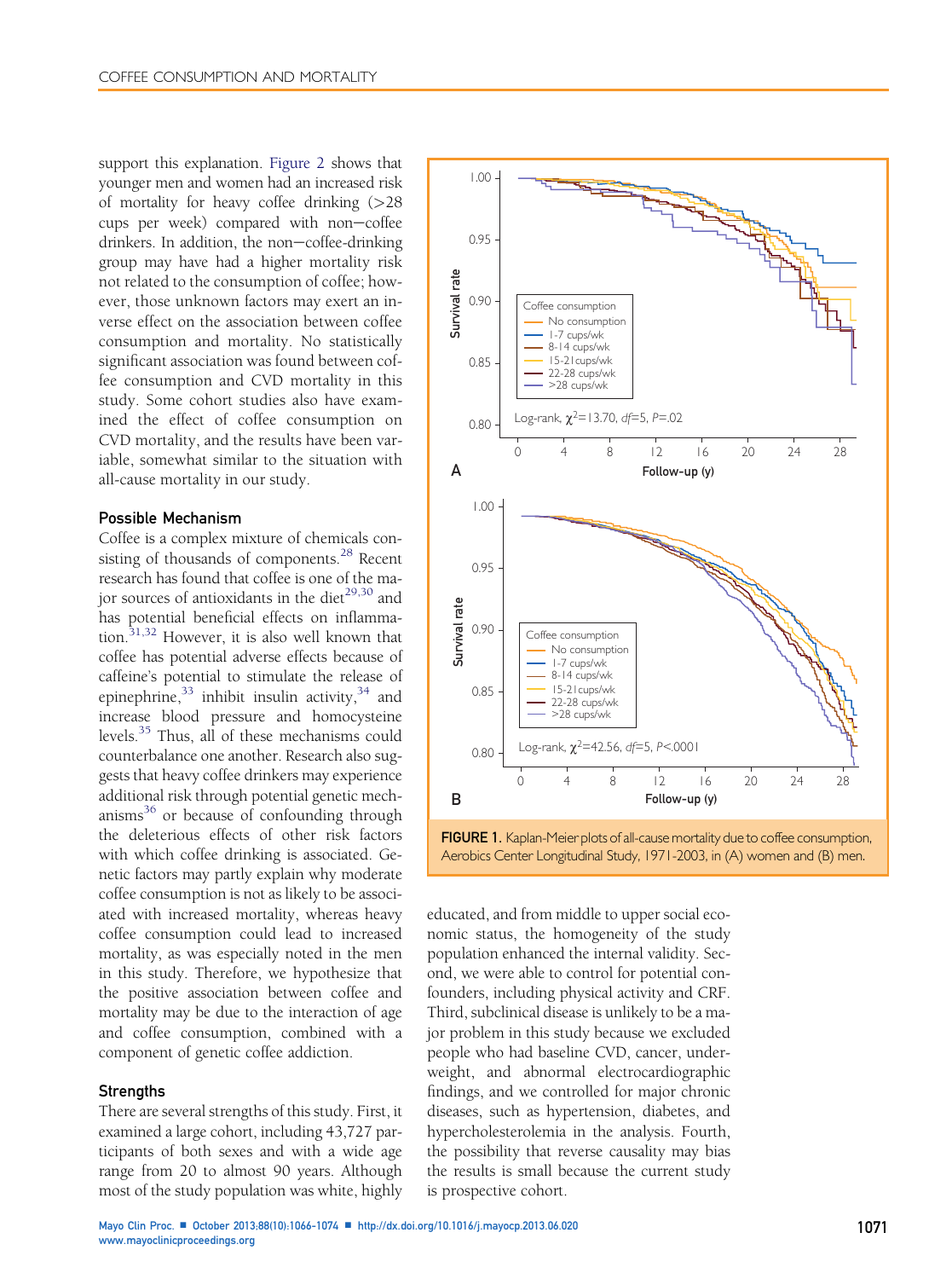

<span id="page-6-0"></span>



# Limitations

On the other hand, this study does have certain limitations. First, this study did not have repeated measures of coffee consumption over time, which prevents analysis of long-term coffee consumption patterns and changes in coffee consumption over time. However, several studies have examined long-term habitual coffee intake and have found that coffee drinking, besides being easy to measure, tends to be stable in adulthood<sup>[23,37](#page-7-0)</sup> and that a single point measurement of coffee consumption is a valid indi-cator for long-term coffee consumption.<sup>[38](#page-8-0)</sup> Still,

future studies with repeated measures of coffee consumption are warranted to elucidate the effect of change in coffee consumption on longevity. Second, we did not have data on coffee preparation methods, and the constituents of coffee may differ, which might also impact its potential association with CVD risk factors on the basis of the different preparation methods. Third, data on marital status and total energy consumption were not included in the present study. Although educational level is not available for the analysis,<sup>39</sup> we reported previously that the ACLS population is highly educated and homogeneous, which in fact increases the study's internal validity. Fourth, residual confounding may still exist even though we adjusted for all the potential confounders available in the present study. Smoking is likely to be one of the most important factors to cause residual confounding in this investigation. We therefore stratified the analysis by smoking status and the results are shown in Supplemental Figures 1 and 2, available online at [http://www.](http://www.mayoclinicproceedings.org) [mayoclinicproceedings.org](http://www.mayoclinicproceedings.org). We did not observe the significant association between coffee consumption and all-cause mortality both in current smokers and non-current smokers. Finally, a cohort effect might still exist even though we included the baseline examination year as a way to control for it. A recent ACLS report by Willis et al<sup>[40](#page-8-0)</sup> examining the secular change across different decades when participants entered the ACLS study, from the 1970s, 1980s, 1990s, and 2000s, revealed that there was little change in participants' characteristics, such as age, BMI, blood profile, and chronic disease over time. However, to remove or control for the possible cohort effect, we included the baseline examination year as a covariate,which is a general approach that we have applied in most of our ACLS analyses.

#### **CONCLUSION**

In this large US cohort study, a positive association between heavy coffee consumption (>28 cups per week) and all-cause mortality was observed in the total population of men and in men and women younger than 55 years. However, for people 55 years and older, this association was not statistically significant for either sex. Hence, it may be appropriate to recommend that younger people, in particular, avoid heavy coffee consumption (>28 cups per week or >4 cups in a typical day). Further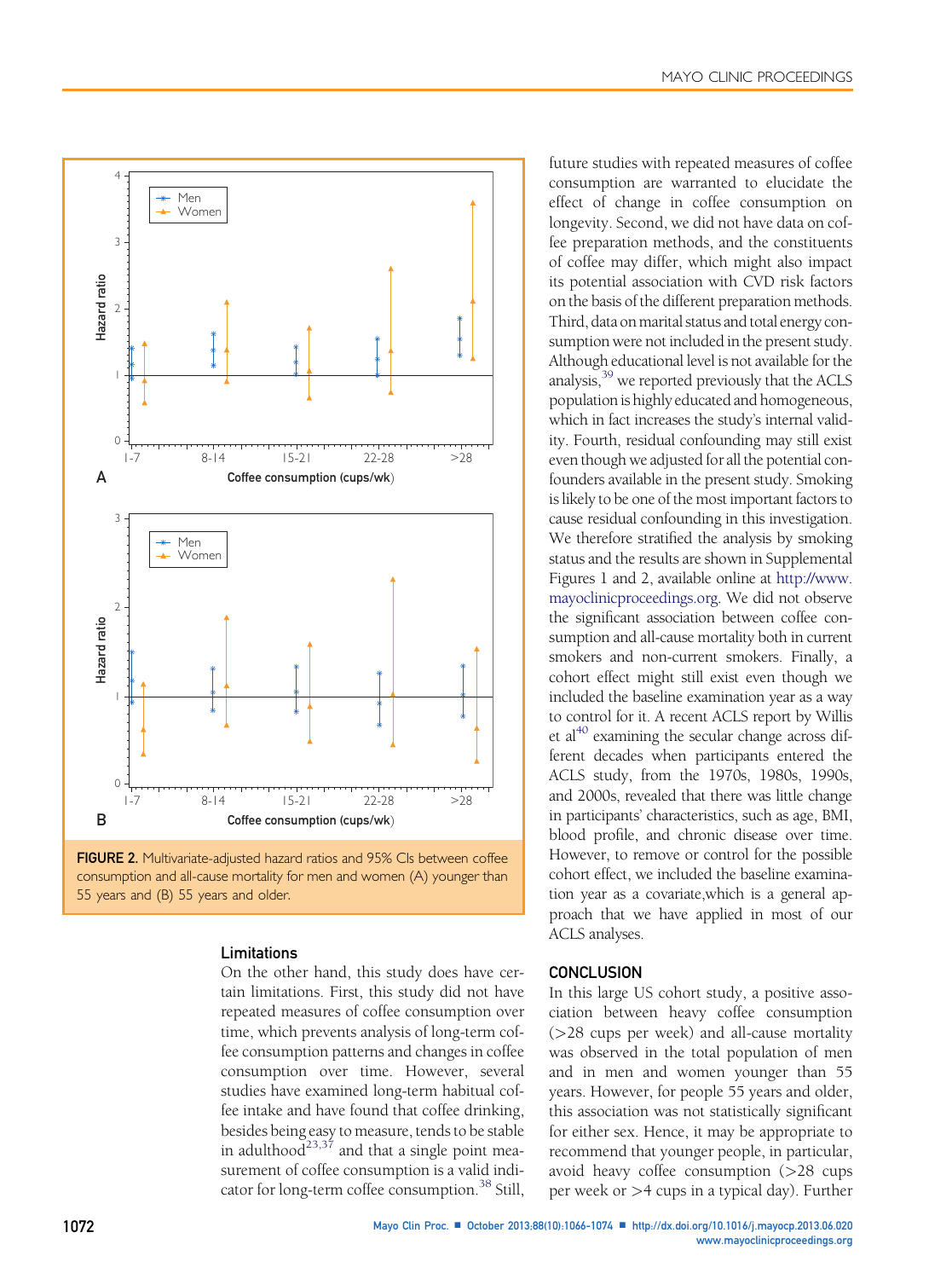<span id="page-7-0"></span>studies are needed to assess details regarding the effects of long-term coffee consumption and changes in coffee consumption over time on all-cause and CVD mortality.

## ACKNOWLEDGMENTS

Wethankthe Cooper Clinic physicians and technicians for collecting the baseline data and staff at the Cooper Institute for data entry and data management. We also thank Edsel A. Peña, PhD, a professor from the Department of Statistics, and Erica Liu, a PhD student from the Department of Exercise Science, for their comments and help.

The content of this article is solely the responsibility of the authors and does not necessarily represent the official views of the National Institutes of Health.

## SUPPLEMENTAL ONLINE MATERIAL

Supplemental material can be found online at <http://www.mayoclinicproceedings.org>.

Abbreviations and Acronyms: ACLS = Aerobics Center Longitudinal Study;  $BMI =$  body mass index;  $CRF =$ cardiorespiratory fitness;  $CVD =$  cardiovascular disease

Grant Support: This work was supported by National Institutes of Health grants AG06945 and HL62508. Dr Sui was supported by grant R21DK088195 from the National Institute of Diabetes and Digestive and Kidney Diseases and by grant P20 GM10364 from the National Cancer Institute. Dr Hebert was supported by an Established Investigator Award in Cancer Prevention and Control from the Cancer Training Branch of the National Cancer Institute (K05 CA136975).

Correspondence: Address to Junxiu Liu, MD, Department of Biostatistics and Epidemiology, Arnold School of Public Health, University of South Carolina, 800 Sumter St, Columbia, SC 29208 [\(LIU272@email.sc.edu\)](mailto:LIU272@email.sc.edu).

#### **REFERENCES**

- 1. National Coffee Association. Coffee drinking trends survey, 2013. [http://www.ncausa.org/i4a/pages/index.cfm?pageid](http://www.ncausa.org/i4a/pages/index.cfm?pageid=731)=[731](http://www.ncausa.org/i4a/pages/index.cfm?pageid=731). Accessed August 1, 2013.
- 2. van Dam RM, Hu FB. Coffee consumption and risk of type 2 diabetes: a systematic review. JAMA. 2005;294(1):97-104.
- 3. Tuomilehto J, Hu G, Bidel S, Lindstrom J, Jousilahti P. Coffee consumption and risk of type 2 diabetes mellitus among middleaged Finnish men and women. JAMA. 2004;291(10):1213-1219.
- 4. Salazar-Martinez E, Willett WC, Ascherio A, et al. Coffee consumption and risk for type 2 diabetes mellitus. Ann Intern Med. 2004;140(1):1-8.
- 5. Boggs DA, Rosenberg L, Ruiz-Narvaez EA, Palmer JR. Coffee, tea, and alcohol intake in relation to risk of type 2 diabetes in African American women. Am J Clin Nutr. 2010;92(4):960-966.
- 6. van Dam RM, Willett WC, Manson JE, Hu FB. Coffee, caffeine, and risk of type 2 diabetes: a prospective cohort study in

younger and middle-aged U.S. women. Diabetes Care. 2006; 29(2):398-403.

- 7. Sofi F, Conti AA, Gori AM, et al. Coffee consumption and risk of coronary heart disease: a meta-analysis. Nutr Metab Cardiovasc Dis. 2007;17(3):209-223.
- 8. Mesas AE, Leon-Munoz LM, Rodriguez-Artalejo F, Lopez-Garcia E. The effect of coffee on blood pressure and cardiovascular disease in hypertensive individuals: a systematic review and meta-analysis. Am J Clin Nutr. 2011;94(4):1113-1126.
- 9. Palatini P, Dorigatti F, Santonastaso M, et al. Association between coffee consumption and risk of hypertension. Ann Med. 2007;39(7):545-553.
- 10. Winkelmayer WC, Stampfer MJ, Willett WC, Curhan GC. Habitual caffeine intake and the risk of hypertension in women. JAMA. 2005;294(18):2330-2335.
- 11. LeGrady D, Dyer AR, Shekelle RB, et al. Coffee consumption and mortality in the Chicago Western Electric Company Study. Am | Epidemiol. 1987;126(5):803-812.
- 12. Tverdal A, Stensvold I, Solvoll K, Foss OP, Lund-Larsen P, Bjartveit K. Coffee consumption and death from coronary heart disease in middle aged Norwegian men and women. BMJ. 1990;300(6724):566-569.
- 13. Lindsted KD, Kuzma JW, Anderson JL. Coffee consumption and cause-specific mortality: association with age at death and compression of mortality. J Clin Epidemiol. 1992;45(7): 733-742.
- 14. Woodward M, Tunstall-Pedoe H. Coffee and tea consumption in the Scottish Heart Health Study follow up: conflicting relations with coronary risk factors, coronary disease, and all cause mortality. J Epidemiol Community Health. 1999;53(8):481-487.
- 15. Tamakoshi A, Lin Y, Kawado M, Yagyu K, Kikuchi S, Iso H. Effect of coffee consumption on all-cause and total cancer mortality: findings from the JACC study. Eur J Epidemiol. 2011;26(4): 285-293.
- 16. Freedman ND, Park Y, Abnet CC, Hollenbeck AR, Sinha R. Association of coffee drinking with total and cause-specific mortality. N Engl J Med. 2012;366(20):1891-1904.
- 17. Sugiyama K, Kuriyama S, Akhter M, et al. Coffee consumption and mortality due to all causes, cardiovascular disease, and cancer in Japanese women. J Nutr. 2010;140(5):1007-1013.
- 18. Kleemola P, Jousilahti P, Pietinen P, Vartiainen E, Tuomilehto J. Coffee consumption and the risk of coronary heart disease and death. Arch Intern Med. 2000;160(22):3393-3400.
- 19. Iwai N, Ohshiro H, Kurozawa Y, et al. Relationship between coffee and green tea consumption and all-cause mortality in a cohort of a rural Japanese population. J Epidemiol. 2002; 12(3):191-198.
- 20. Dawber TR, Kannel WB, Gordon T. Coffee and cardiovascular disease: observations from the Framingham Study. N Engl J Med. 1974;291(17):871-874.
- 21. Vandenbroucke JP, Kok FJ, van 't Bosch G, van den Dungen PJ, van der Heide-Wessel C, van der Heide RM. Coffee drinking and mortality in a 25-year follow up. Am J Epidemiol. 1986; 123(2):359-361.
- 22. Jacobsen BK, Bjelke E, Kvale G, Heuch I. Coffee drinking, mortality, and cancer incidence: results from a Norwegian prospective study. | Natl Cancer Inst. 1986;76(5):823-831.
- 23. Lopez-Garcia E, van Dam RM, Li TY, Rodriguez-Artalejo F, Hu FB. The relationship of coffee consumption with mortality. Ann Intern Med. 2008;148(12):904-914.
- 24. Blair SN, Kohl HW III, Paffenbarger RS Jr, Clark DG, Cooper KH, Gibbons LW. Physical fitness and all-cause mortality: a prospective study of healthy men and women. JAMA. 1989;262(17):2395-2401.
- 25. Balke B, Ware RW. An experimental study of physical fitness of Air Force personnel. U S Armed Forces Med J. 1959;10(6): 675-688.
- 26. Sui X, LaMonte MJ, Laditka JN, et al. Cardiorespiratory fitness and adiposity as mortality predictors in older adults. JAMA. 2007;298(21):2507-2516.